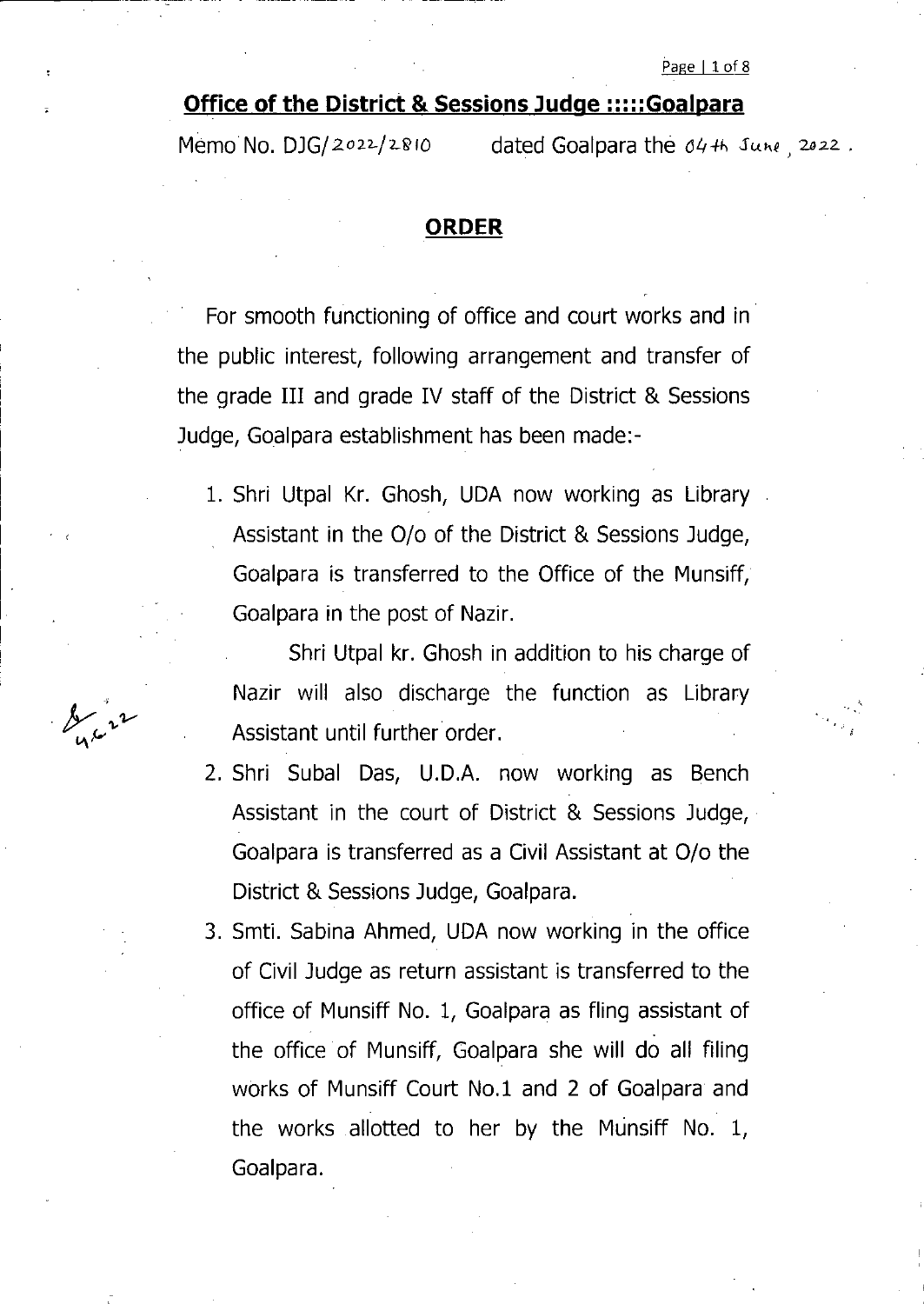#### Page | 2 of 8

- 4. Smti. Barnali Basumatary, Computer Typist now working as issue-receipt assistant is transferred to the office of Munsjff, Goalpara and she is attached with the court of Munsiff Magistrate No. 2, Goalapra. She will discharge her duties as computer typist in the court of Munsiff No. 2 and work allotted by Munsiff No. 2 from the date of her joining and she will also update disposed order / judgment along with Bench Assistant and Steno of the court of Munsiff No. 2, Goalpara.
- 5. Shri Durjyadhaan Sutradhar, Copyist, now working in the office of District &Sessipns Judge, Goalpara is transferred to the office of the Additional District & Sessions Judge, Goalpara as Office Assistant and he will discharge works as allotted by Additional District & Sessions Judge, Goalpara and assists the record room in charge in keeping and maintaining disposed record of the court of Additional District & Sessions Judge, Goalpara in record room.

 $\frac{dr}{u\cdot r^2}$ 

- 6. Shri Mehboob Alom, LDA, now working in the office ( of Addl. District and Session Judge, Goalpara as Office Assistant transferred to the office of the District and Sessions Judge, Goalpara as return assistant. In addition, he will discharge office works as allotted to him by District and Session Judge and CAO of the office of District and Session Judge.
- 7. Shri Raju Nath, LDA, Now working in the office of Additional District and Session Judge as Office assistant is transferred to the office of Civil Judge &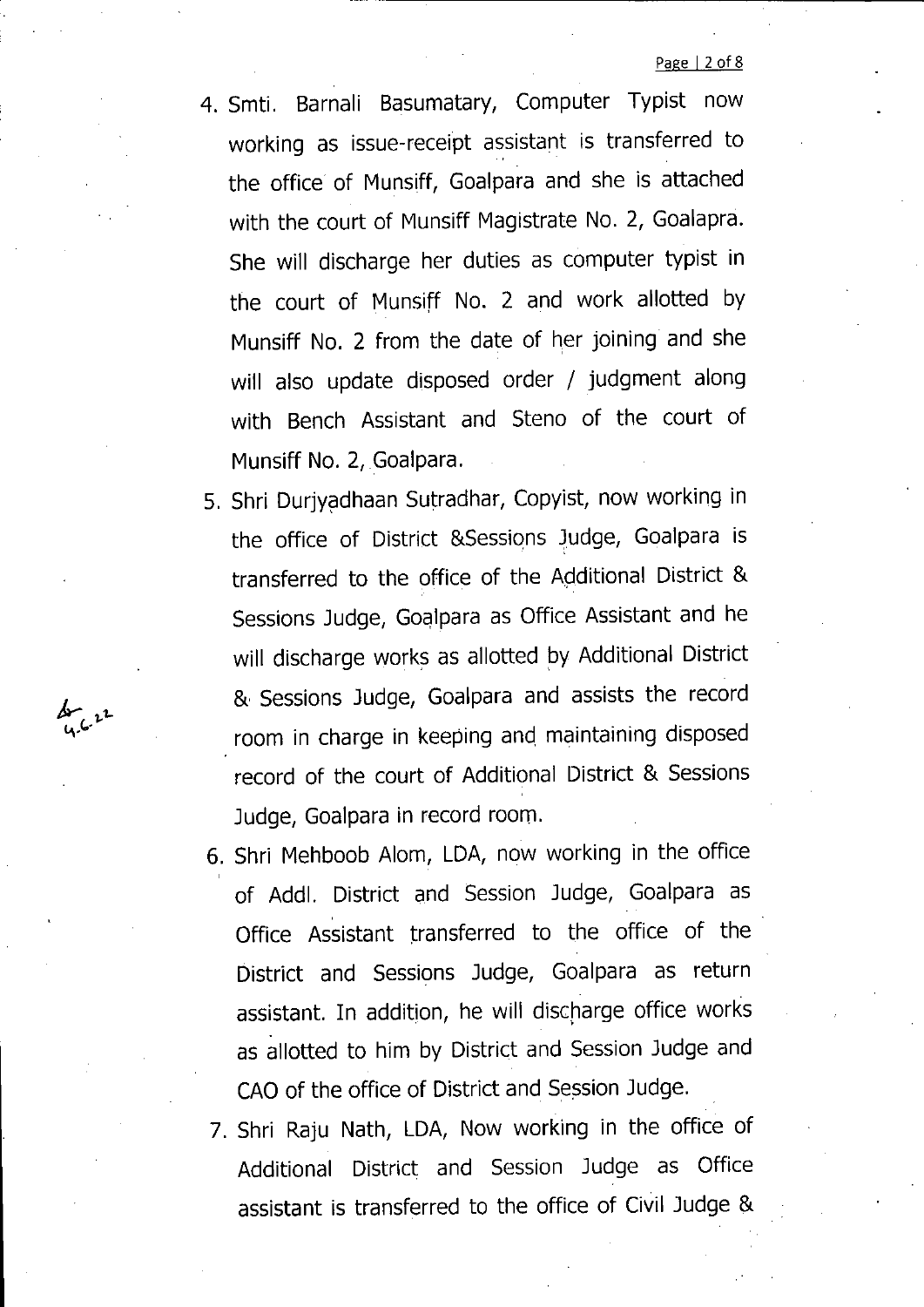Page | 3 of 8

Assistant Sessions Judge, Goalpara as Copy in charge and he will discharge the works allotted to him by Civil Judge &Assistant Session Judge, Goalpara in addition to his work of copy.

- 8. Shri Nipun Kr. Roy Computer Typist now working as CIS filing, daily updating court proceeding of Munsiff No-1 and Munsiff No-2 court is now attached with the court of Munsiff No. <sup>1</sup> as Computer Typist of Munsiff Magistrate No. <sup>1</sup> Goalpara and he will discharge the works allotted to him by Munsiff Magistrate Nol Goalpara and he will complete all pending CIS updating along with current final order and judgement of the court of MM No. 1, Goalapra.
- 9. Shri Monoj Kr. Das, Copyist is transferred to the office of Additional District & Sessions Judge, Goalpara as office assistant and he will discharge the work allotted to him by Additional District & Sessions Judge, Goalpara.

 $\oint_{\alpha} 6x^2$ 

- lO.Smti. Bhanu Das Thakuria, LDA now working as office assistant in the office of Civil Judge & Assistant Sessions Judge, Goalpara, transferred to the office of Munsiff, Goalpara as record room in charge and office assistant and she will discharge the work as allotted to her by Munsiff No. 1, Goalpara.
- 11. Shri Subid Kr. Deb, LDA now working as Nazir in the office of Munsiff, Goalpara, transferred to parent office District and Session Judge Goalpara as filing assistant. He in addition to filing works will update all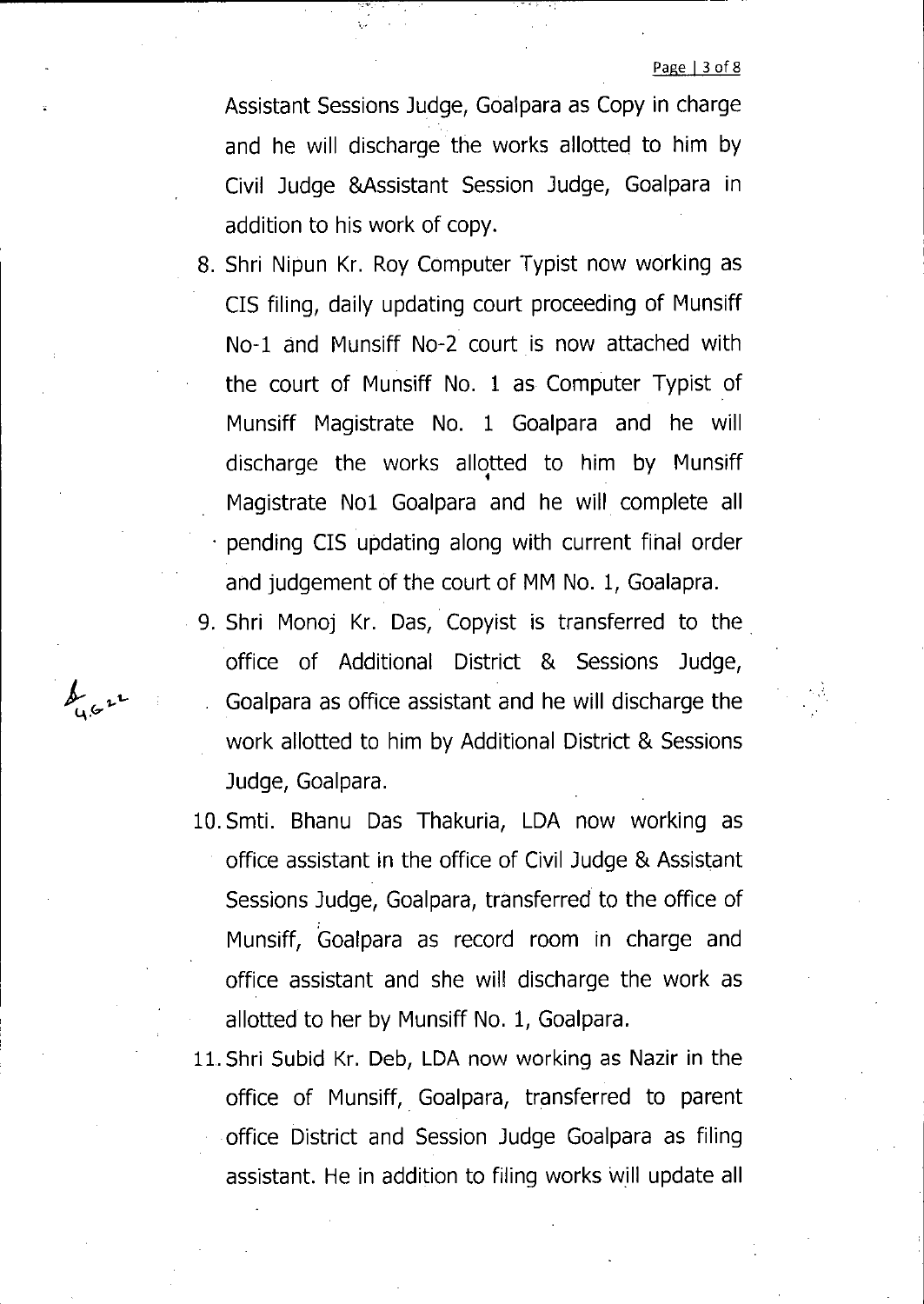the pending order and judgment of the District & Sessions Judge Court, Goalpara.

- IZ.Shri Sahadeb Sutradhar, LDA now working as record keeper in the office of Munsiff, Goalapra transferred to the parent office District & Sessions Judge, Goalpara as issue and receipt assistant and he will assist record room in-charge in maintaining and keeping disposed record of District & Sessions Judge court, Goalpara in record room.
- 13. Shri BalenKalita, LDA now working in Munsiff No. 1 » as copy assistant transferred to the office of Civil Judge & Assistant Sessions Judge as filing assistant and he will assists the record room in charge in maintaining and keeping disposed record of the court of civil judge &Assistant Session Judge in record room and also update all the pending final order and judgment of the court of Civil Judge & Assistant Judge, Goalpara in CIS.

**>vv**

- 14. Shri Mrinal Rajbongshi, computer Typist, now working as filing assistant in the office of District and Session Judge Goalpara is posted in the same office as Criminal Assistant. In addition, he will discharge the computer works and updating of pending arrear of judgment & order of the court of District & Sessions Judge, Goalpara.
- 15. Shri Mukul Das, Copyist now working at Munsiff transferred to the parent office of District and Session Judge Goalpara in the account branch as stationary assistant to assists the accountant of the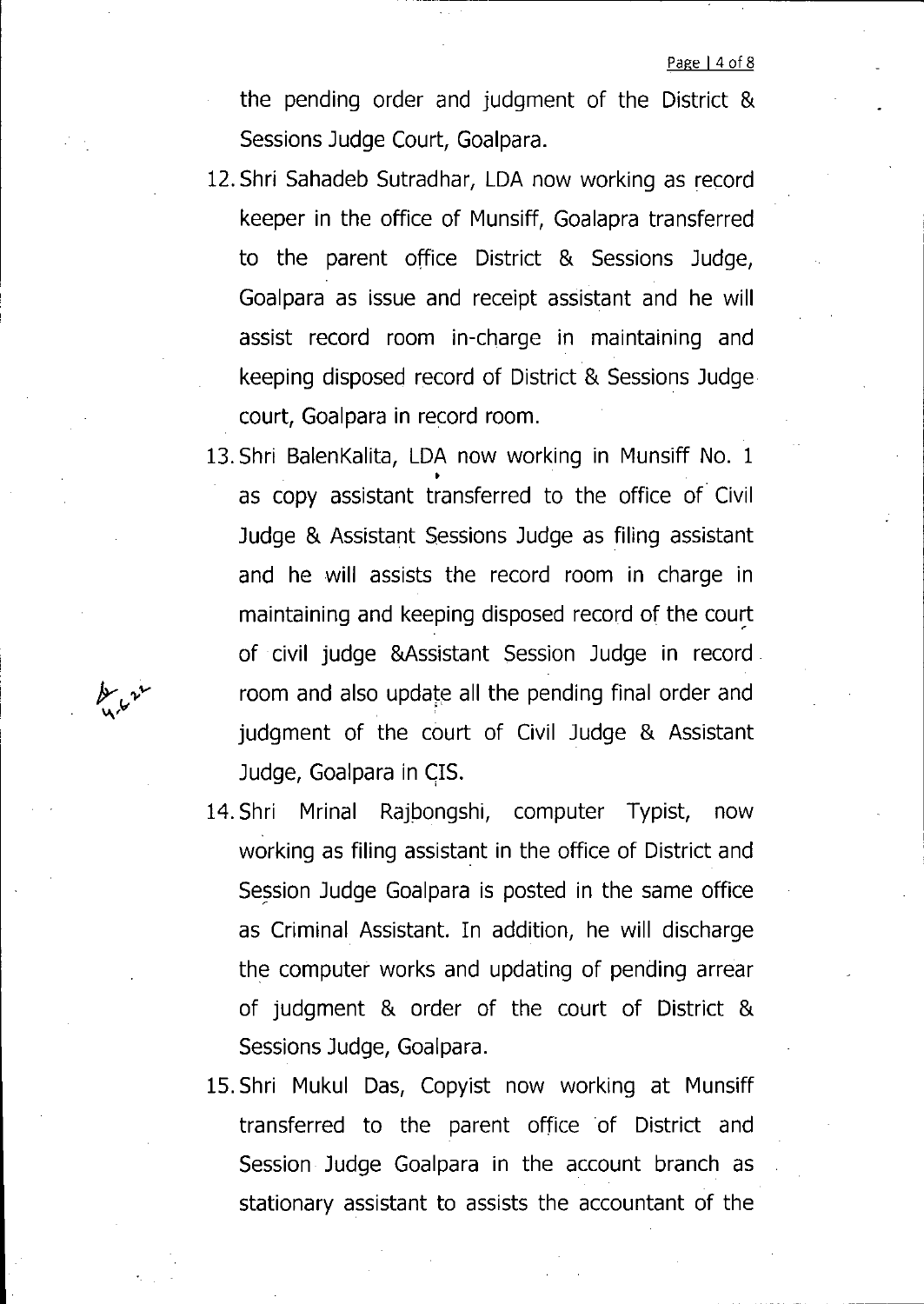Page | 5 of 8

 $\overline{\phantom{0}}$ 

District & Session Judge office Goalpara. In addition he will discharge the works of office as allotted to him time to time.

- 16.Smti. Geetanjali Rabha, LDA working in the office of Munsff is posted in the same office as statement assistant of Munsiff and issue and receipt assistant.
- 17.Shri Dinesh Choudhuery, LDA, now working as Criminal Assistant is transferred as Bench Assistant of the court of District & Sessions Judge, Goalpara.
- IS.Shri Lankeswa Majunmdar peon, now working as bench peon in the court of Munsiff No. <sup>1</sup> is transferred to the office of Addl. District & Sessions Judge, Goalpara as office peon.
- 19. Shri Banamali Das, Peon now working as Bench Peon in the court of Additional District & Sessions Judge, Goalpara is transferred to the office of Munsiff, Goalpara as Office peon.
- 20. Shri Bhaskkar Hajong now working as office peon in the office of Munsiff, Goalapra is transferred as Bench peon of the court of Munsiff Magistrate No 1, Goalpara.
- 21. Shri Atikul Ahsan now working as Office Peon in the officeof the District & Sessions Judge, Goalpara is transferred as bench peon in the court Addl. District & Sessions Judge, Goalpara.
- 22. Shri Jakeswar Rabha, Peon, now working as office peon in the office of Additional District and Session Judge Goalpara, transferred to the office of District & Sessions Judge, Goalpara as office peon.

*k- .-S'*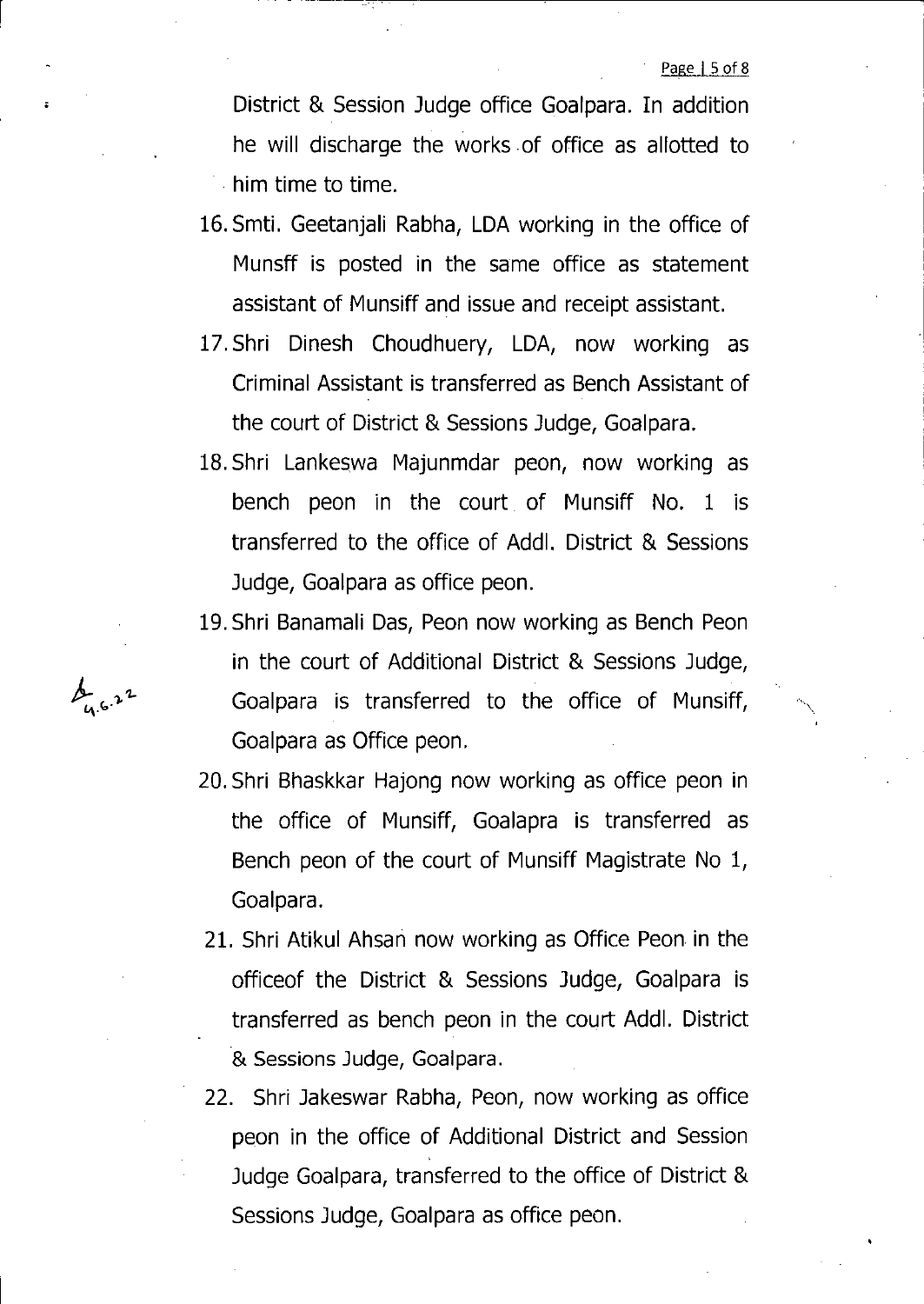23. Shir Dharani Saloi, Night Chokidar is transferred to office of District & Sessions Judge, Goalpara in the same capacity as night chowkidar

The order of transfer not as per seniority of the ministerial staff.

This order will come into force immediately.

The Ministerial staff who are now. engaged as return assistant are directed to complete the worksof return within 12<sup>th</sup>day of June 2022, positively and will join within 15/06/22.

Other ministerial staff under the order of transfer will join their new assignments immediately.

All the computer typist, Bench Assistant and Stenographer working under the Judgeship of the undersigned will upload the pending and day to day judgment and order of their respective courts in the CIS regularly

All the filing assistant and ministerial staff who are under order of transfer will clear their pending works before joining their new assignment before 12/06/2022.

All the ministerial staff will discharge the works allotted to them time to time in addition to their already assign works.<br>*A<sub>-4</sub>* & <sup>22</sup>

District and Session Judge, Goalpara

*U'*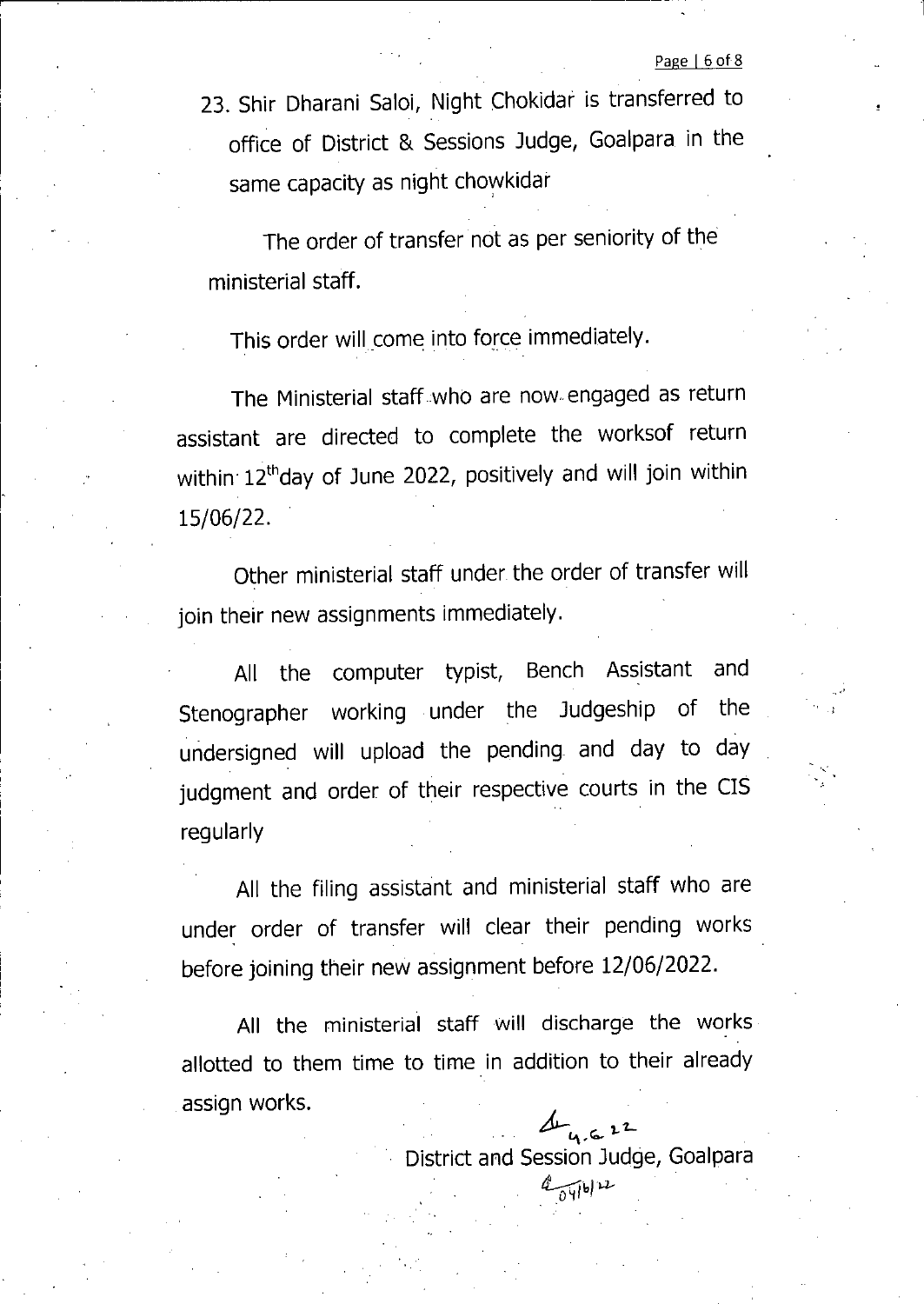#### Page | 7 of 8

Memo No. DJG/2022/2811-2818 dated Goalpara the *04<sup>+h</sup>* Jum 2022.

# **Copy forwarded to for information and necessary action:**

- 1. Additional District and Session Judge, Goalpara. He is directed to release the staff of his office who are under order of transfer enabling them to join in their new assignments.
- 2. Civil Judge and Assistant Session Judge Goalpara. He is directed to release the staff of his office who are under order of transfer enabling them to join in their new assignments.
- 3. Munsiff Magistrate No-1 Goalpara. She is directed to release the staff of her office who are under order of transfer enabling them to join in their new assignments.
- 4. Munsiff Magistrate No-2 Goalpara for information.
- 5. CAO, She is directed to take steps and to place before district and Session Judge Goalpara for release of the staff under order of transfer of the office of District and Session Judge Goalpara enabling them to join in their new assignments.
- 6. SO, He is directed to upload the copy of transfer order in the district judiciary Goalpara website under heading Transfer Order of the staff of District and Session Judge Establishment Goalpara'
- 7. Employee under order of transfer,

 $\frac{1}{4}$  for  $\frac{1}{4}$